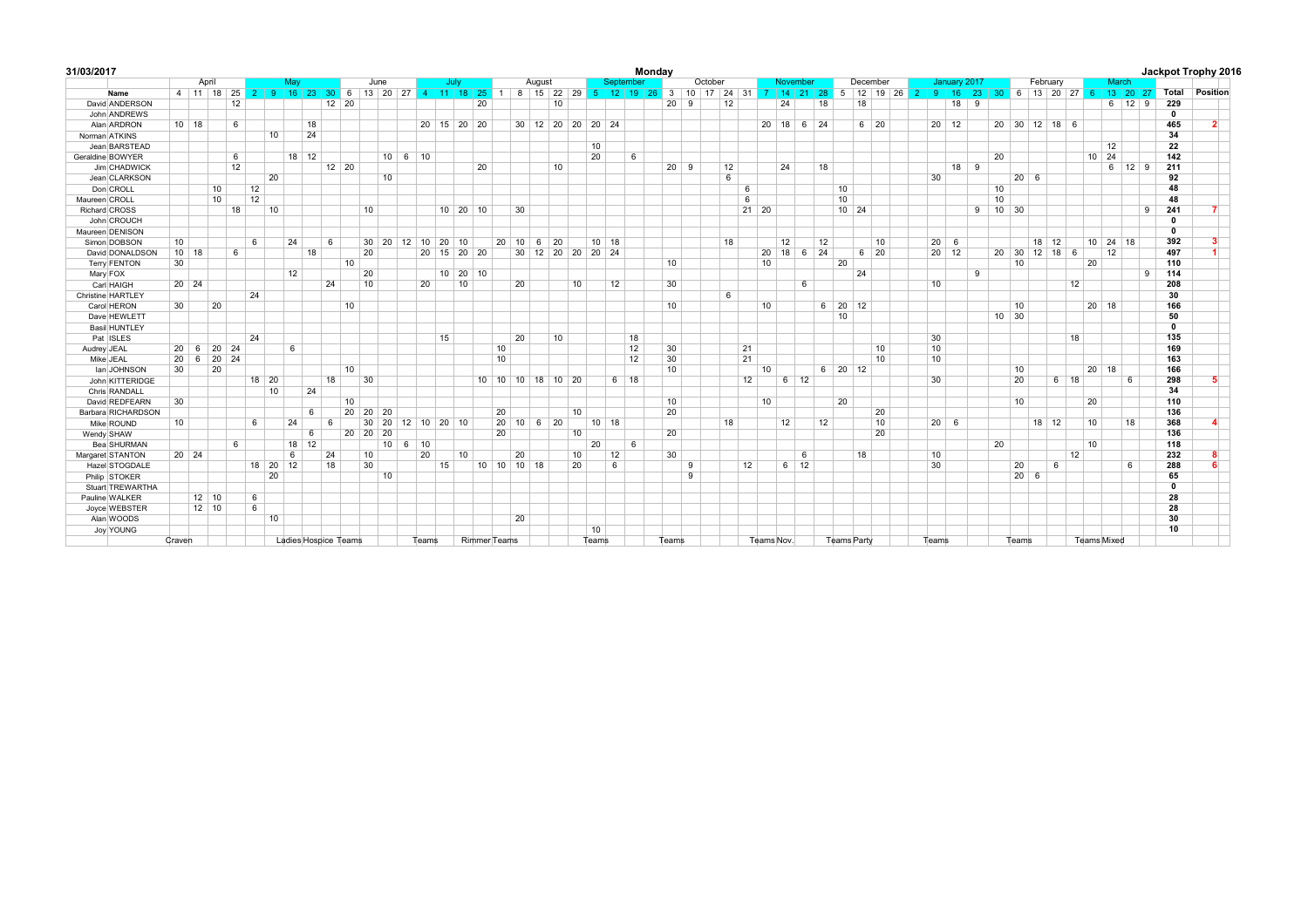| 31/03/2017          |            |                       |    |    |             |    |             |    |             |             |    |                |            |   |                            |        |   |           | Wednesday |         |                 |             |          |              |          |             |                                                                                                                                                            |                 |              |          |  |       |    |              | Jackpot Trophy 2016 |
|---------------------|------------|-----------------------|----|----|-------------|----|-------------|----|-------------|-------------|----|----------------|------------|---|----------------------------|--------|---|-----------|-----------|---------|-----------------|-------------|----------|--------------|----------|-------------|------------------------------------------------------------------------------------------------------------------------------------------------------------|-----------------|--------------|----------|--|-------|----|--------------|---------------------|
|                     |            | April                 |    |    | May         |    |             |    | June        |             |    | July           |            |   |                            | August |   | September |           | October |                 |             | November |              | December |             | January 2017                                                                                                                                               |                 |              | February |  | March |    |              |                     |
| Name                |            |                       |    |    |             |    |             |    |             |             |    |                |            |   |                            |        |   |           |           |         |                 |             |          |              |          |             | 6 13 20 27 4 11 18 25 1 8 15 22 29 6 13 20 27 3 10 17 24 31 7 14 21 28 5 12 19 26 2 9 16 23 30 7 14 21 28 4 11 18 25 1 8 15 22 1 8 15 22 29 Total Position |                 |              |          |  |       |    |              |                     |
| David ANDERSON      |            |                       |    |    |             |    |             |    |             |             |    |                |            |   |                            |        |   |           |           |         |                 |             |          |              |          |             |                                                                                                                                                            |                 |              |          |  |       |    | $\mathbf 0$  |                     |
| John ANDREWS        |            |                       |    |    |             |    |             | 6  |             |             |    |                | $6 \mid 6$ |   | 12                         |        |   | 6         |           |         |                 |             |          |              |          |             | 6                                                                                                                                                          |                 |              |          |  |       |    | 42           |                     |
| Alan ARDRON         |            |                       |    |    |             |    |             |    |             |             |    |                |            |   |                            |        |   |           |           |         |                 |             |          |              |          |             |                                                                                                                                                            |                 |              |          |  |       |    | $\mathbf 0$  |                     |
| Norman ATKINS       |            |                       |    |    |             |    |             |    |             |             |    |                |            |   |                            |        |   |           |           |         |                 |             |          |              |          |             |                                                                                                                                                            |                 |              |          |  |       |    | $\mathbf 0$  |                     |
| Jean BARSTEAD       |            |                       |    |    |             |    | $6 \mid 12$ |    |             |             |    |                |            |   |                            |        |   |           |           |         |                 |             |          |              |          | 6           | 12                                                                                                                                                         |                 |              |          |  |       |    | 36           |                     |
| Geraldine BOWYER    |            |                       |    |    |             |    |             |    |             |             |    |                |            |   |                            |        |   |           |           |         |                 |             |          |              |          |             |                                                                                                                                                            |                 |              |          |  |       |    | $\mathbf 0$  |                     |
| Jim CHADWICK        |            |                       |    |    |             |    |             |    |             |             |    |                |            |   |                            |        |   |           |           |         |                 |             |          |              |          |             |                                                                                                                                                            |                 |              |          |  |       |    | $\mathbf 0$  |                     |
| Jean CLARKSON       | 6          |                       |    |    |             |    | $6 \mid 12$ |    |             |             |    |                |            |   |                            |        |   |           |           |         |                 |             |          |              |          | 6           | 12                                                                                                                                                         |                 |              |          |  |       |    | 42           |                     |
| Don CROLL           |            |                       |    |    |             |    |             |    |             |             |    |                |            |   |                            |        |   |           |           |         |                 |             |          |              |          |             |                                                                                                                                                            |                 |              |          |  |       |    | $\mathbf 0$  |                     |
| Maureen CROLL       | $6 \mid 6$ |                       |    | 6  |             |    |             |    | 6           |             |    |                | $6$ 12 6   |   |                            |        | 9 |           |           |         |                 |             |          |              |          |             |                                                                                                                                                            |                 | $12 \quad 6$ |          |  |       |    | 75           |                     |
| Richard CROSS       |            | $12 \ 6 \ 12$         |    |    | 12          | 12 |             |    | 12          |             | 12 |                |            |   |                            |        |   |           |           |         |                 | 12          |          | $12$ 9       |          |             |                                                                                                                                                            |                 |              |          |  |       |    | 111          |                     |
| John CROUCH         |            |                       |    |    |             |    |             |    |             |             |    |                |            |   |                            |        |   |           |           |         |                 |             |          |              |          |             |                                                                                                                                                            |                 | 18           |          |  |       | 12 | 30           |                     |
| Maureen DENISON     |            |                       |    |    |             |    |             |    |             |             |    |                |            | 6 |                            |        |   | 6         |           |         |                 |             |          |              |          |             | 6                                                                                                                                                          |                 |              |          |  |       |    | 18           |                     |
| Simon DOBSON        |            |                       |    |    |             |    |             |    |             |             |    |                |            |   |                            |        | 9 |           |           |         |                 |             |          |              |          |             |                                                                                                                                                            |                 |              |          |  |       |    | 9            |                     |
| David DONALDSON     |            |                       |    |    |             |    |             |    |             |             |    |                |            |   |                            |        |   |           |           |         |                 |             |          |              |          |             |                                                                                                                                                            |                 |              |          |  |       |    | $\mathbf 0$  |                     |
| <b>Terry FENTON</b> |            |                       |    |    |             |    |             |    |             |             |    |                |            |   |                            |        |   |           |           |         |                 |             |          |              |          |             |                                                                                                                                                            |                 |              |          |  |       |    | $\mathbf 0$  |                     |
| Mary FOX            |            | $12 \quad 6 \quad 12$ |    |    |             |    |             |    | 12          |             |    |                |            |   |                            |        |   |           |           |         |                 | 12          |          | $12 \quad 9$ |          |             |                                                                                                                                                            |                 |              |          |  |       |    | 75           |                     |
| Carl HAIGH          |            |                       |    |    |             |    |             | 6  |             |             | 12 |                | 6          |   |                            |        |   |           |           |         |                 |             |          |              |          |             |                                                                                                                                                            |                 | 18           |          |  |       | 12 | 54           |                     |
| Christine HARTLEY   |            |                       |    |    | $6 \mid 12$ |    |             |    | 6           |             |    |                |            |   | $6 \mid 12 \mid 6 \mid 12$ |        | 9 |           |           |         |                 |             |          |              |          |             |                                                                                                                                                            |                 | $12 \mid 6$  |          |  |       |    | 87           | $6 =$               |
| Carol HERON         |            |                       |    |    |             |    |             |    |             |             |    |                |            |   |                            |        |   |           |           |         |                 |             |          |              |          |             |                                                                                                                                                            |                 |              |          |  |       |    | $\mathbf 0$  |                     |
| Dave HEWLETT        |            |                       |    |    |             |    |             |    |             |             |    |                |            |   |                            |        |   |           |           |         |                 |             |          |              |          |             |                                                                                                                                                            |                 |              |          |  |       |    | $\mathbf 0$  |                     |
| Basil HUNTLEY       |            |                       |    |    |             |    |             |    |             | $6 \mid 12$ |    |                |            | 6 |                            |        |   |           |           |         |                 | $6 \mid 6$  |          |              |          |             |                                                                                                                                                            |                 |              |          |  |       |    | 36           |                     |
| Pat ISLES           |            |                       |    |    |             |    |             |    |             |             |    |                |            |   |                            |        |   |           |           |         |                 |             |          |              |          |             |                                                                                                                                                            |                 |              |          |  |       |    | $\mathbf{0}$ |                     |
| Audrey JEAL         |            |                       | 18 | 12 | 6           |    |             | 12 |             |             |    |                |            |   |                            |        | 9 |           |           |         | $6\phantom{.0}$ |             | 12       |              |          |             | 6                                                                                                                                                          | $6\phantom{.}6$ |              |          |  |       |    | 87           | $6 =$               |
| Mike JEAL           |            |                       | 18 | 12 | 6           |    |             | 12 |             |             |    |                |            |   |                            |        |   |           |           |         | 6               |             | 12       |              |          |             | 6                                                                                                                                                          | 6               |              |          |  |       |    | 78           | 8                   |
| lan JOHNSON         |            |                       |    |    |             |    |             |    |             |             |    |                |            |   |                            |        |   |           |           |         |                 |             |          |              |          |             |                                                                                                                                                            |                 |              |          |  |       |    | $\mathbf 0$  |                     |
| John KITTERIDGE     | 12         |                       | 12 |    | 12          |    |             |    | $6 \mid 12$ |             |    | 6 6 12         |            |   | 12                         |        |   |           |           |         | 12              |             |          | 9            | 12       |             | 12                                                                                                                                                         |                 | 12           |          |  |       |    | 147          | 2                   |
| Chris RANDALL       |            |                       |    |    |             |    |             |    |             |             |    |                |            |   |                            |        |   |           |           |         |                 |             |          |              |          |             |                                                                                                                                                            |                 |              |          |  |       |    | $\mathbf 0$  |                     |
| David REDFEARN      |            |                       |    |    |             |    |             |    |             |             |    |                |            |   |                            |        |   |           |           |         |                 |             |          |              |          |             |                                                                                                                                                            |                 |              |          |  |       |    | $\mathbf 0$  |                     |
| Barbara RICHARDSON  |            |                       |    | 6  | 18          |    | 6           |    |             |             |    | 12             |            |   | $18$ 6                     |        |   |           |           |         |                 |             |          | 6            |          | $6 \mid 12$ |                                                                                                                                                            |                 |              |          |  |       |    | 90           | $4 =$               |
| Mike ROUND          |            |                       |    |    |             |    |             |    |             |             |    |                |            |   |                            |        |   |           |           |         |                 |             |          |              |          |             |                                                                                                                                                            |                 |              |          |  |       |    | $\mathbf 0$  |                     |
| Wendy SHAW          |            |                       |    | 6  | 18          |    | 6           |    |             |             |    | 12             |            |   | $18$ 6                     |        |   |           |           |         |                 |             |          | 6            |          | $6 \mid 12$ |                                                                                                                                                            |                 |              |          |  |       |    | 90           | $4 =$               |
| <b>Bea SHURMAN</b>  |            |                       |    |    |             |    |             |    |             |             |    |                |            |   |                            |        |   |           |           |         |                 |             |          |              |          |             |                                                                                                                                                            |                 |              |          |  |       |    | $\mathbf 0$  |                     |
| Margaret STANTON    |            | $12 \ 6 \ 12$         |    |    | 12          |    |             |    | $6 \mid 12$ |             |    | $6 \t 6 \t 12$ |            |   | 12                         |        |   |           |           |         | 12              |             |          | 9            | 12       |             | 12                                                                                                                                                         |                 | 12           |          |  |       |    | 153          |                     |
| Hazel STOGDALE      |            |                       |    |    | 6           |    |             |    |             | 6           |    |                |            |   |                            |        |   | 12        |           |         |                 |             |          |              |          |             |                                                                                                                                                            |                 |              |          |  |       | 6  | 30           |                     |
| Philip STOKER       |            |                       |    |    | 6           |    |             |    |             | 6           |    |                |            |   |                            |        |   | 12        |           |         |                 |             |          |              |          |             |                                                                                                                                                            |                 |              |          |  |       | 6  | 30           |                     |
| Stuart TREWARTHA    |            |                       |    |    |             |    |             |    |             |             |    |                |            |   |                            |        |   |           |           |         |                 |             |          |              |          |             |                                                                                                                                                            |                 |              |          |  |       |    | $\mathbf 0$  |                     |
| Pauline WALKER      |            |                       |    |    |             |    |             |    |             |             |    |                |            |   |                            |        |   |           |           |         |                 |             |          |              |          |             |                                                                                                                                                            |                 |              |          |  |       |    | $\mathbf 0$  |                     |
| Joyce WEBSTER       |            |                       |    |    |             |    |             |    |             |             |    |                |            |   |                            |        |   |           |           |         |                 |             |          |              |          |             |                                                                                                                                                            |                 |              |          |  |       |    | $^{\circ}$   |                     |
| Alan WOODS          |            |                       |    |    |             |    |             |    |             |             |    |                |            |   |                            |        |   |           |           |         |                 |             |          |              |          |             |                                                                                                                                                            |                 |              |          |  |       |    | $\mathbf{0}$ |                     |
| Joy YOUNG           |            |                       |    |    |             |    |             |    |             | $6 \mid 12$ |    |                |            | 6 |                            |        |   |           |           |         |                 | $6 \quad 6$ |          |              |          |             |                                                                                                                                                            |                 |              |          |  |       |    | 36           |                     |
|                     |            |                       |    |    |             |    |             |    |             |             |    |                |            |   |                            |        |   |           |           |         |                 |             | Handicap |              |          |             |                                                                                                                                                            |                 |              |          |  |       |    |              |                     |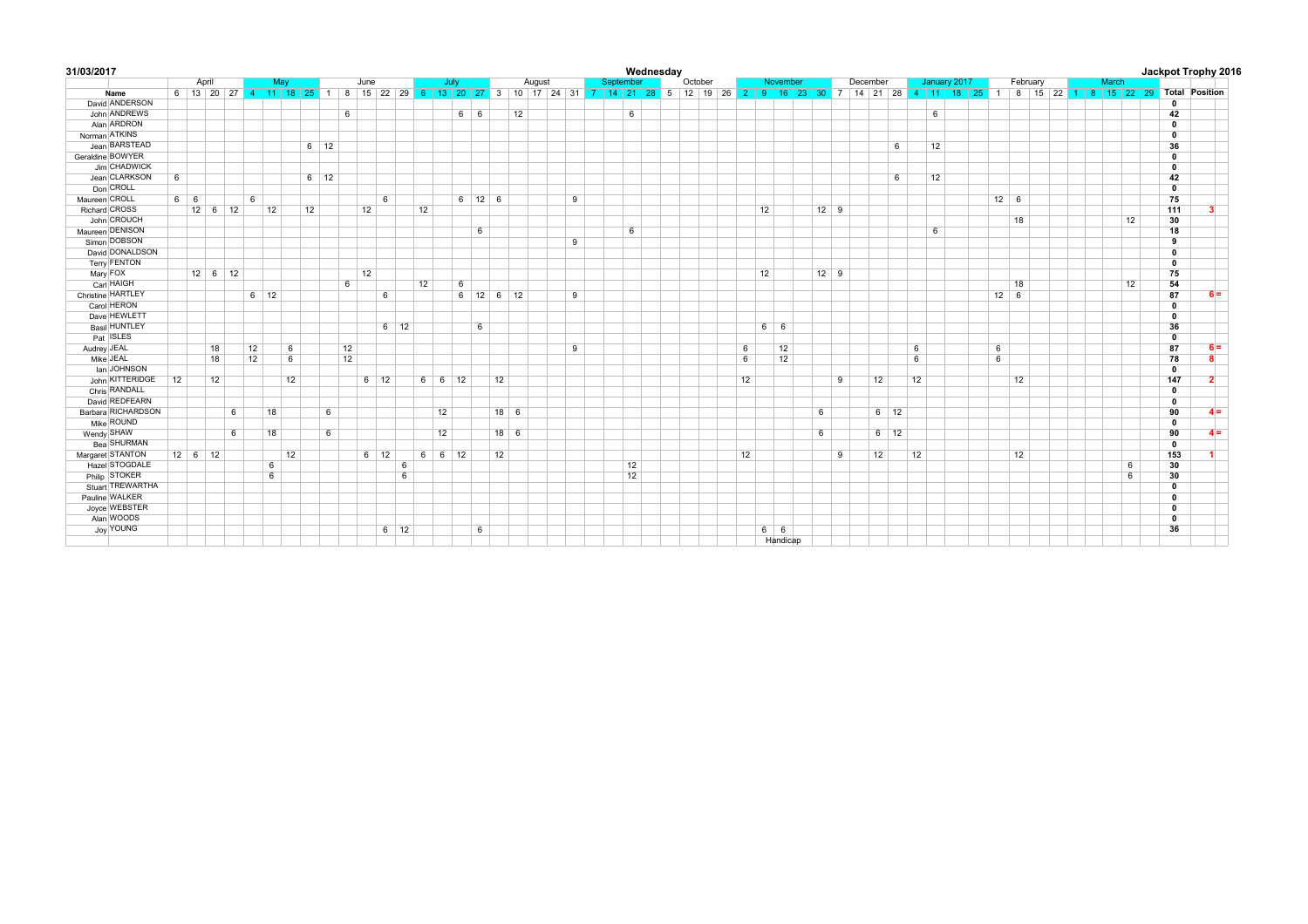| 31/03/2017          |    |       |   |              |    |    |                  |                 |                                                                                                                                                           |      |        |        |             |           |            |    | Thursday |         |    |    |          |    |            |    |          |    |  |    |              |   |   |           |   |       |                     |              | Jackpot Trophy 2016    |  |
|---------------------|----|-------|---|--------------|----|----|------------------|-----------------|-----------------------------------------------------------------------------------------------------------------------------------------------------------|------|--------|--------|-------------|-----------|------------|----|----------|---------|----|----|----------|----|------------|----|----------|----|--|----|--------------|---|---|-----------|---|-------|---------------------|--------------|------------------------|--|
|                     |    | April |   | May          |    |    |                  | June            |                                                                                                                                                           | July |        | August |             |           | September  |    |          | October |    |    | November |    |            |    | December |    |  |    | January 2017 |   |   | February  |   | March |                     |              |                        |  |
| Name                |    |       |   |              |    |    |                  |                 | 7 14 21 28 5 12 19 26 2 9 16 23 30 7 14 21 28 4 11 18 25 1 8 15 22 29 6 13 20 27 3 10 17 24 1 8 15 22 29 5 12 19 26 2 9 16 23 2 9 16 23 30 Total Position |      |        |        |             |           |            |    |          |         |    |    |          |    |            |    |          |    |  |    |              |   |   |           |   |       |                     |              |                        |  |
| David ANDERSON      |    |       |   |              |    |    |                  |                 |                                                                                                                                                           |      |        |        |             |           |            |    |          |         |    |    |          |    |            |    |          |    |  |    |              |   |   |           |   |       |                     | $\mathbf 0$  |                        |  |
| John ANDREWS        |    |       |   |              |    |    |                  |                 |                                                                                                                                                           |      |        |        |             |           |            |    |          |         |    |    |          |    |            |    |          |    |  |    |              |   |   |           |   |       |                     | $\mathbf 0$  |                        |  |
| Alan ARDRON         |    |       |   |              |    |    |                  |                 |                                                                                                                                                           |      |        |        |             |           |            |    |          |         |    |    |          |    |            |    |          |    |  |    |              |   |   |           |   |       |                     | $\mathbf 0$  |                        |  |
| Norman ATKINS       |    |       |   |              |    |    |                  |                 |                                                                                                                                                           |      |        |        |             |           |            | 18 |          |         |    |    |          |    |            |    |          |    |  |    |              |   |   |           |   |       |                     | 18           |                        |  |
| Jean BARSTEAD       | 6  |       |   |              |    |    |                  |                 |                                                                                                                                                           |      |        |        |             |           | 15         |    |          |         |    |    |          |    | $6 \mid 6$ |    |          | 6  |  |    |              |   |   |           |   | 12    |                     | 51           | $7 =$                  |  |
| Geraldine BOWYER    |    |       |   |              |    |    |                  |                 |                                                                                                                                                           |      |        |        |             |           |            |    |          |         |    |    |          |    |            |    |          |    |  |    |              |   |   |           |   |       |                     | $\mathbf 0$  |                        |  |
| Jim CHADWICK        |    |       |   |              |    |    |                  |                 |                                                                                                                                                           |      |        |        |             |           |            |    |          |         |    |    |          |    |            |    |          |    |  |    |              |   |   |           |   |       |                     | $\mathbf 0$  |                        |  |
| Jean CLARKSON       |    |       | 6 |              |    |    |                  | 6               |                                                                                                                                                           |      |        |        | 6           |           |            |    |          |         | 15 |    |          | 6  |            |    |          |    |  | 12 |              | 6 |   |           |   |       | 18                  | 75           | 6                      |  |
| Don CROLL           |    |       |   |              |    |    |                  |                 |                                                                                                                                                           |      |        |        |             |           |            |    |          |         |    | 6  | 6        |    | 12         |    |          |    |  |    |              |   |   |           |   |       |                     | 24           |                        |  |
| Maureen CROLL       |    |       |   |              |    | 12 |                  |                 |                                                                                                                                                           |      |        |        |             |           |            |    |          |         |    | 6  | 6        |    | 12         |    |          |    |  |    |              |   |   |           |   |       |                     | 36           |                        |  |
| Richard CROSS       |    |       |   |              |    | 6  |                  |                 |                                                                                                                                                           |      |        |        |             |           |            |    |          |         |    |    |          |    |            |    |          |    |  |    |              |   |   |           |   |       |                     | 6            |                        |  |
| John CROUCH         |    |       |   |              |    |    |                  |                 |                                                                                                                                                           |      |        |        |             |           |            |    |          |         |    |    |          |    |            |    |          |    |  |    |              |   |   |           |   |       |                     | $\mathbf 0$  |                        |  |
| Maureen DENISON     |    |       |   |              |    |    |                  |                 |                                                                                                                                                           |      |        |        | 12          |           |            |    |          |         |    |    |          |    |            |    |          |    |  |    |              |   |   |           |   |       |                     | 12           |                        |  |
| Simon DOBSON        |    |       |   |              |    |    |                  |                 |                                                                                                                                                           |      | 12     |        |             |           |            |    |          |         |    |    |          |    |            |    |          |    |  |    |              |   |   |           |   |       |                     | 12           |                        |  |
| David DONALDSON     |    |       |   |              |    |    |                  |                 |                                                                                                                                                           |      |        |        |             |           |            |    |          |         |    |    |          |    |            |    |          |    |  |    |              |   |   |           |   |       |                     | $\mathbf 0$  |                        |  |
| <b>Terry FENTON</b> |    |       |   |              |    |    |                  |                 |                                                                                                                                                           |      |        |        |             |           |            |    |          |         |    |    |          |    |            |    |          |    |  |    |              |   |   |           |   |       |                     | $\mathbf 0$  |                        |  |
| Mary FOX            |    |       |   |              |    | 6  |                  |                 |                                                                                                                                                           |      |        |        |             |           |            |    |          |         |    |    |          |    |            |    |          |    |  |    |              |   |   |           |   |       |                     | 6            |                        |  |
| Carl HAIGH          |    |       | 6 |              |    | 12 |                  | 6               |                                                                                                                                                           |      |        |        | 6           |           | 15         |    |          |         | 15 |    |          | 6  |            |    |          |    |  | 12 |              | 6 |   |           | 9 |       | 18 12               | 123          | $\boldsymbol{\Lambda}$ |  |
| Christine HARTLEY   |    |       |   | $12 \quad 6$ |    |    |                  | $6\phantom{1}6$ |                                                                                                                                                           |      | 18     |        | $6 \mid 12$ |           |            |    |          |         |    | 12 |          | 12 |            | 12 |          | 12 |  |    |              |   |   | $12$ 12 6 |   |       | 6666                | 156          | $\overline{2}$         |  |
| Carol HERON         |    |       |   |              |    |    |                  |                 |                                                                                                                                                           |      |        |        |             |           | 20         |    |          |         |    |    |          |    |            |    |          |    |  |    |              |   | 6 |           |   |       |                     | 26           |                        |  |
| Dave HEWLETT        |    |       |   |              |    |    |                  |                 |                                                                                                                                                           |      |        |        |             |           |            |    |          |         |    |    |          |    |            |    |          |    |  |    |              |   |   |           |   |       |                     | $\mathbf 0$  |                        |  |
| Basil HUNTLEY       |    |       |   |              |    |    |                  |                 |                                                                                                                                                           |      |        |        |             |           |            |    |          |         |    |    |          |    |            |    |          |    |  |    |              |   |   |           |   |       |                     | $\mathbf 0$  |                        |  |
| Pat ISLES           |    |       |   |              |    |    |                  |                 |                                                                                                                                                           |      | 12     |        |             | 12        |            |    |          |         |    |    |          |    |            |    |          |    |  |    |              |   |   |           |   |       |                     | 24           |                        |  |
| Audrey JEAL         |    |       |   | $12 \mid 6$  |    |    |                  | 12              |                                                                                                                                                           |      | 6      |        | 12          | 6         | $10 \ 6$   |    |          |         | 6  |    | 6        |    | 18         |    |          |    |  |    |              |   |   | 12        | 9 |       | $12 \quad 12$       | 145          | $\mathbf{3}$           |  |
| Mike JEAL           |    |       |   | $12 \mid 6$  |    |    |                  | 12              |                                                                                                                                                           |      | 6      |        |             |           | 6   10   6 |    |          |         | 6  |    | 6        |    | 18         |    |          |    |  |    |              |   |   | 12        | 9 |       | 12                  | 121          | -5                     |  |
| lan JOHNSON         |    |       |   |              |    |    |                  |                 |                                                                                                                                                           |      |        |        |             |           | 20         |    |          |         |    |    |          |    |            |    |          |    |  |    |              |   | 6 |           |   |       |                     | 26           |                        |  |
| John KITTERIDGE     | 12 |       |   | $12 \quad 6$ |    |    |                  | 6               |                                                                                                                                                           |      | 18     |        |             | $6$ 12 12 |            |    |          |         |    | 12 |          | 12 |            | 12 |          | 12 |  |    |              |   |   | $12$ 12 6 | 9 |       | $6 \quad 6 \quad 6$ | 189          |                        |  |
| Chris RANDALL       |    |       |   |              |    |    |                  |                 |                                                                                                                                                           |      |        |        |             |           |            | 18 |          |         |    |    |          |    |            |    |          |    |  |    |              |   |   |           |   |       |                     | 18           |                        |  |
| David REDFEARN      | 12 |       |   |              |    |    |                  |                 |                                                                                                                                                           |      |        |        |             |           |            |    |          |         |    |    |          |    |            |    |          |    |  |    |              |   |   |           |   |       |                     | 12           |                        |  |
| Barbara RICHARDSON  |    |       |   |              |    |    |                  |                 |                                                                                                                                                           |      |        |        |             |           |            | 12 |          |         |    |    |          |    |            |    |          |    |  |    |              |   |   |           |   |       |                     | 12           |                        |  |
| Mike ROUND          |    |       |   |              |    |    |                  |                 |                                                                                                                                                           |      |        |        |             |           |            |    |          |         |    |    |          |    |            |    |          |    |  |    |              |   |   |           |   |       |                     | $\mathbf 0$  |                        |  |
| Wendy SHAW          |    |       |   |              |    |    |                  |                 |                                                                                                                                                           |      |        |        |             |           |            | 12 |          |         |    |    |          |    |            |    |          |    |  |    |              |   |   |           |   |       |                     | 12           |                        |  |
| Bea SHURMAN         |    |       |   |              |    |    |                  |                 |                                                                                                                                                           |      |        |        |             |           |            |    |          |         |    |    |          |    |            |    |          |    |  |    |              |   |   |           |   |       |                     | $\mathbf 0$  |                        |  |
| Margaret STANTON    | 6  |       |   |              |    |    |                  |                 |                                                                                                                                                           |      |        |        |             |           | 15         |    |          |         |    |    |          |    | 6 6        |    |          | 6  |  |    |              |   |   |           |   | 12    |                     | 51           | $7 =$                  |  |
| Hazel STOGDALE      |    |       |   |              | 12 |    |                  |                 |                                                                                                                                                           |      |        |        |             |           |            |    |          |         | 15 |    | 12       |    |            |    |          |    |  | 6  |              |   |   |           |   |       |                     | 45           |                        |  |
| Philip STOKER       |    |       |   |              | 12 |    |                  |                 |                                                                                                                                                           |      |        |        |             |           |            |    |          |         | 15 |    | 12       |    |            |    |          |    |  | 6  |              |   |   |           |   |       |                     | 45           |                        |  |
| Stuart TREWARTHA    |    |       |   |              |    |    |                  |                 |                                                                                                                                                           |      |        |        |             |           | 15         |    |          |         |    |    |          |    |            |    |          |    |  |    |              |   |   |           |   |       |                     | 15           |                        |  |
| Pauline WALKER      |    |       |   |              |    |    |                  |                 |                                                                                                                                                           |      |        |        |             |           |            |    |          |         |    |    |          |    |            |    |          |    |  |    |              |   |   |           |   |       |                     | $\mathbf 0$  |                        |  |
| Joyce WEBSTER       |    |       |   |              |    |    |                  |                 |                                                                                                                                                           |      |        |        |             |           |            |    |          |         |    |    |          |    |            |    |          |    |  |    |              |   |   |           |   |       |                     | $\mathbf 0$  |                        |  |
| Alan WOODS          |    |       |   |              |    |    |                  |                 |                                                                                                                                                           |      |        |        |             |           |            |    |          |         |    |    |          |    |            |    |          |    |  |    |              |   |   |           |   |       |                     | $\mathbf{0}$ |                        |  |
| Joy YOUNG           |    |       |   |              |    |    |                  |                 |                                                                                                                                                           |      |        |        |             |           |            |    |          |         |    |    |          |    |            |    |          |    |  |    |              |   |   |           |   |       |                     | $\mathbf{0}$ |                        |  |
|                     |    |       |   |              |    |    | <b>Improvers</b> |                 |                                                                                                                                                           |      | Rimmer |        |             |           |            |    |          |         |    |    |          |    |            |    |          |    |  |    |              |   |   |           |   |       |                     |              |                        |  |